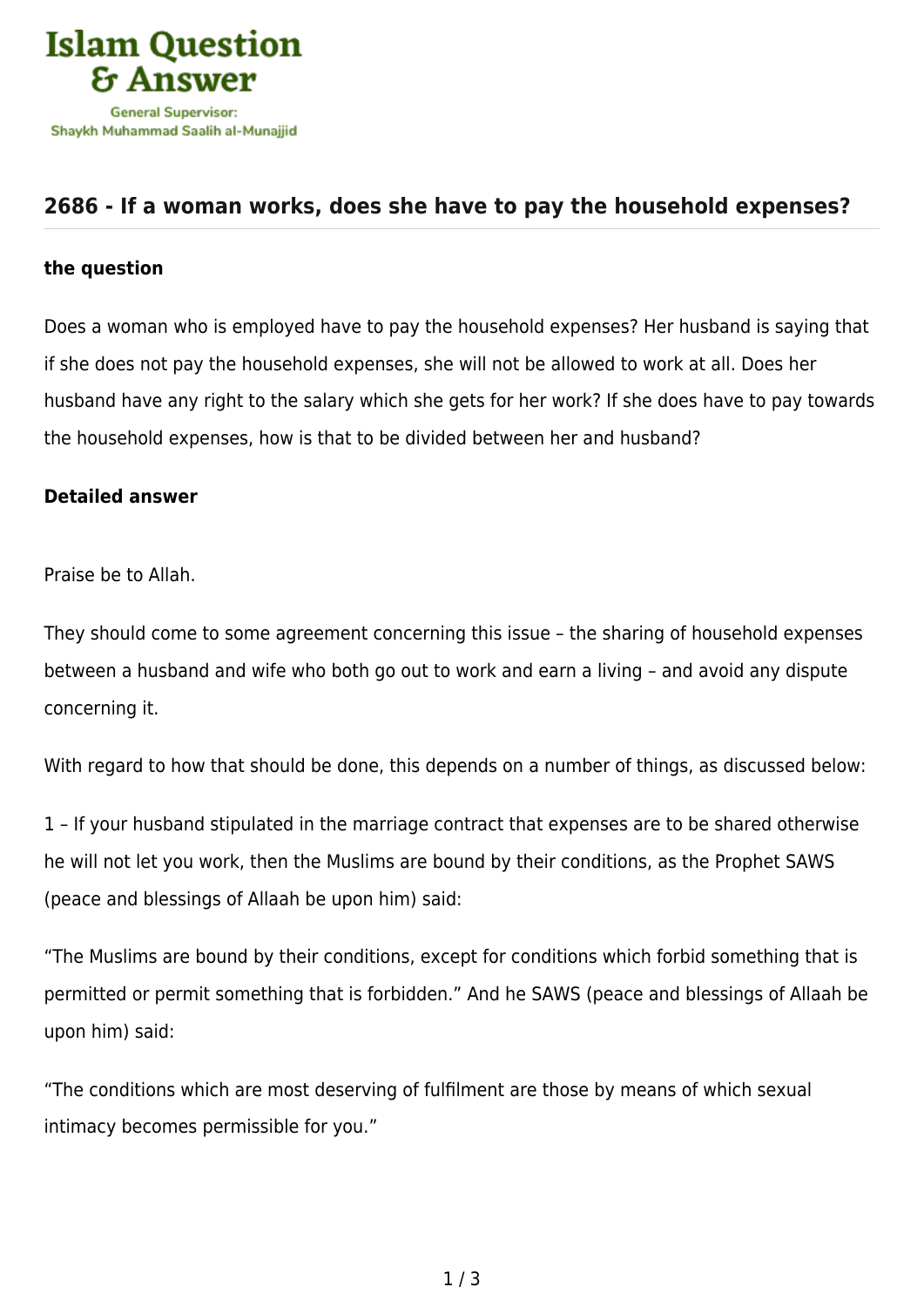

So you are bound by the conditions you made, if you made any conditions [in your marriage contract].

2 – If you did not make any conditions, then the household expenses are all the responsibility of the husband, and the wife does not have to pay any of the household expenses; he is the one who has to pay them. Allaah says (interpretation of the meaning):

"Let the rich man spend according to his means"

[al-Talaaq 65:7]

And the Prophet SAWS (peace and blessings of Allaah be upon him) said: "You are obliged to spend on them and clothe them according to what is reasonable."

So spending is the obligation of the husband. He is the one who should take care of the household needs and his own needs and those of his wife and children. (The wife's) money and salary belong to her, because that is given in return for her work and her efforts. (The husband) draw up the marriage contract on that basis, and he did not stipulate any condition that she should pay the household expenses, or half of them, etc. – unless she gives up any part of her salary of her own good pleasure,

"but if they, of their own good pleasure, remit any part of it to you, take it, and enjoy it without fear of any harm (as Allaah has made it lawful)"

[al-Nisaa' 4:4]

But if the marriage contract was drawn up on the basis of any such condition, then the Muslims are bound by their conditions.

But we advise you to give up part of your salary to your husband in order to please him and to resolve the dispute and solve the problem, so that you may live in peace and harmony. So agree